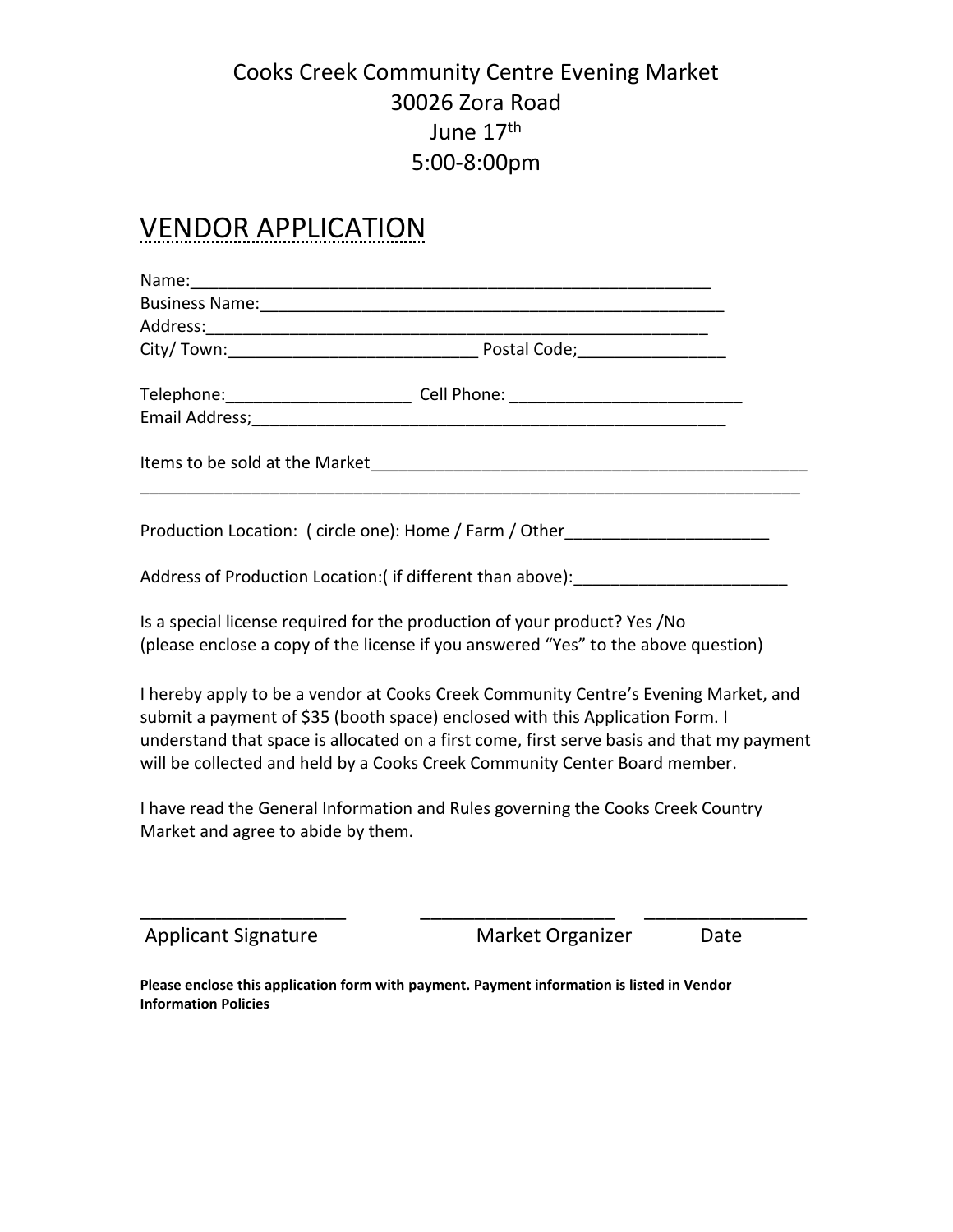**Vendor Information & Policies:**

#### **Evening Market Show Fee**

\$35 per booth space PER SUNDAY. **PLEASE BRING EVERYTHING YOU WOULD NEED TO BE COMFORTABLE (TABLE, TENT, CHAIRS)** All proceeds to go to the Cooks Creek Community Center. Cheques should be made out to Cooks Creek Community Center, with "Cooks Creek Evening Market" in the Memo line. Please send cash or check to Erica Lindell, Box 105, Seddons Corner, MB R0E 1X0 or etransfer to ericacookscreek@gmail.com to reserve your space. Payment will be cashed each Monday after if payment is separated for dates. Please send in your payment with registration to help make things easier to set up before hand.

## **Booth Space**

Each vendor will be reserved a booth space in the Arena. **PLEASE BRING EVERYTHING YOU WOULD NEED TO BE COMFORTABLE (TABLE, TENT, CHAIRS) as we will be outsideit can get windy!**

## **RULES**

Vendor set up will start at 3:30pm

Please do not arrive to set up before 3:30pm. Packing up and leaving before 8pm is not allowed as this hurts us all, it creates a chain reaction and gives customers the wrong impression, it may cause everyone to lose customers. Some circumstances may be accepted such as emergencies etc. If you sell out you are required to stay so there are no gaps among vendors.

We want the experience for everyone to be awesome, vendors who are unethical, copying other vendor's products & ideas without permission, bring inferior products, are rude, have discount clearance sales, or receive complaints from customers and/or other vendors may not be permitted to come back to future events at the discretion of the board.

Cancellations & No Shows – Please allow us as much time as possible for cancellation to adjust the market layout. If you must cancel last minute, please call Erica at 204.619.2782